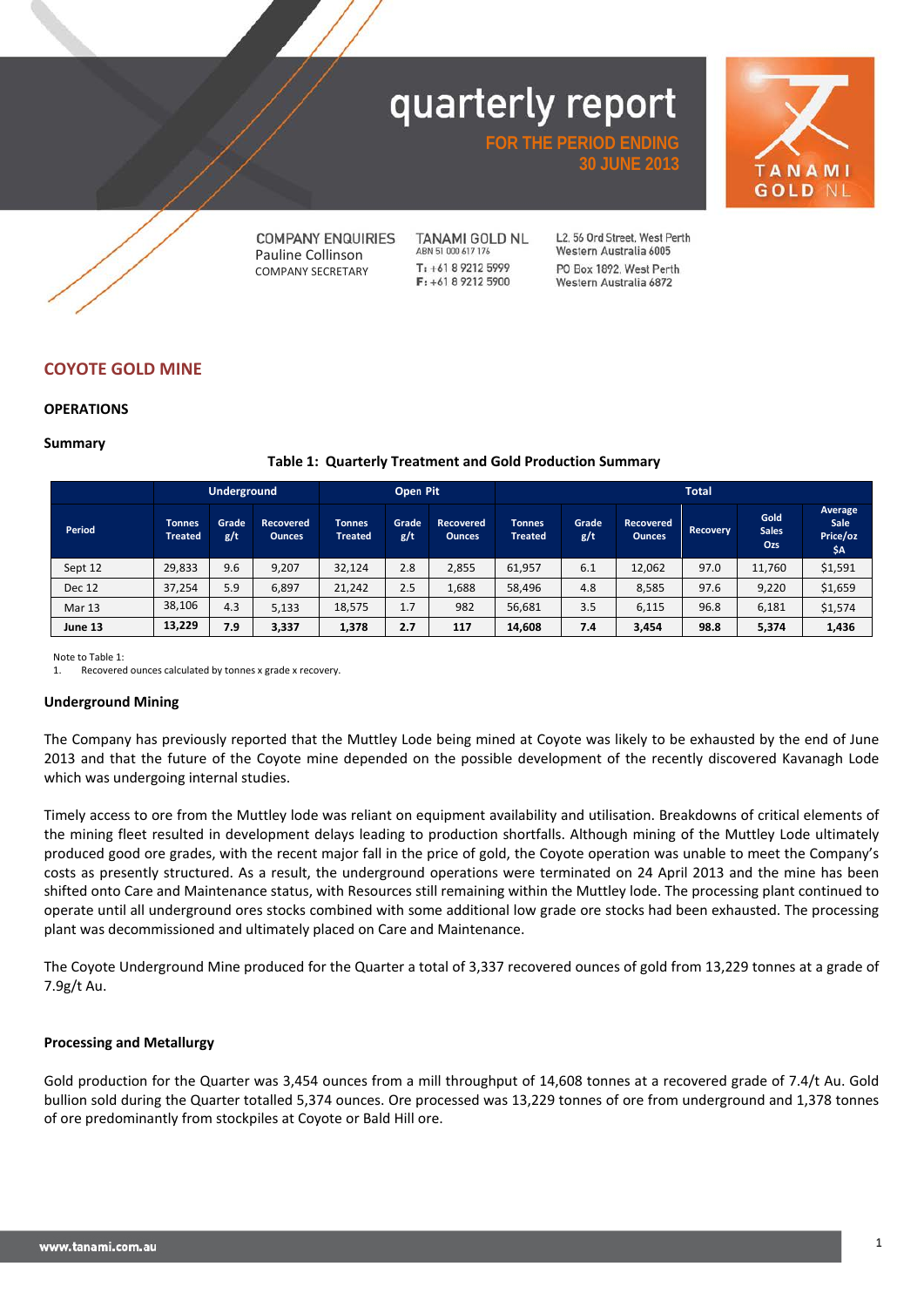FOR THE PERIOD ENDING 30 JUNE 2013

### **COYOTE EXPLORATION**

#### **Kavanagh Orebody**

Following a successful drilling campaign over the last six months a **Maiden Mineral Resource for Kavanagh of 122,000t @ 25.2 g/t**  Au for 100,000 ounces of gold was announced on the 9<sup>th</sup> of April 2013.

Mineralisation has been defined within two main lodes to date, the K1 and K2 Lodes (see Figure 2) which are folded over an eastwest striking regional anticline. These Lodes have been defined over a strike of 300 metres and height of 100 metres to date and remain open in multiple directions. A third lode (K3) has been identified approximately 15-20 metres stratigraphically below the K2 lode, returning intercepts including 1.3m @ 53.6g/t Au from 451.3 metres in CYDD0215. Further drilling is required to better define the K3 Lode.

The following significant results have been included in the Kavanagh Resource Estimate:

|           | CYDD215  | $\overline{\phantom{a}}$ | 1.3m @ 53.6g/t Au                               | Reported 9 <sup>th</sup> April 2013 |
|-----------|----------|--------------------------|-------------------------------------------------|-------------------------------------|
| $\bullet$ | CYUG645  | $\overline{\phantom{a}}$ | 0.3m @ 151.4g/t Au                              | Reported 9 <sup>th</sup> April 2013 |
| $\bullet$ | CYUG362  | $\overline{\phantom{a}}$ | 2.4m @ 216.9g/t Au                              | Reported 22 March 2013              |
|           | CYUG373  | $\overline{\phantom{a}}$ | 1.8m @ 124.0g/t Au                              | Reported 22 March 2013              |
|           | CYUG646  | $\overline{\phantom{a}}$ | 0.3m @ 178.0g/t Au                              | Reported 22 March 2013              |
| $\bullet$ | CYUG645  | $\overline{\phantom{a}}$ | 2.5m @ 45.5 g/t Au including 0.5m @ 184.5g/t Au | Reported 11 March 2013              |
| $\bullet$ | CYUG359  | $\overline{\phantom{a}}$ | 0.8m @ 154.9 g/t Au                             | Reported 19 February 2013           |
|           | CYDD211B | $\overline{\phantom{a}}$ | 6.1m @ 87.4g/t Au including 2.5m @ 175.1g/t Au  | Reported 17 January 2013            |
| $\bullet$ | CYDD211B | $\overline{\phantom{a}}$ | 0.3m @ 367.6g/t Au                              | Reported 17 January 2013            |
|           | CYDD208  | $\overline{\phantom{a}}$ | 2.0m @ 81.7g/t Au                               | Reported 17 January 2013            |
|           | CYDD206  | $\overline{\phantom{a}}$ | 2.2m @ 22.7g/t Au                               | Reported 3 December 2012            |
|           |          |                          |                                                 |                                     |

#### **Table 2: Kavanagh Orebody Resource**

| <b>Classification</b> | Tonnes  | Grade         |               |  |
|-----------------------|---------|---------------|---------------|--|
|                       |         | $(g/t \, Au)$ | <b>Ounces</b> |  |
| <b>Inferred</b>       | 122,000 | 25.2          | 100,000       |  |

**Notes to accompany Table 2**

1. Tonnes and ounces of gold are rounded to significant figures and grade is rounded to the nearest 0.1g/t Au. Rounding may affect tallies.

2. Resources reported above 3.0g/t Au block model grade.

3. A top-cut of 150 gram per metre was applied during the modelling process.

4. Grade was estimated using Inverse Distance Squared (ID2) technique.

#### **Kavanagh Business Case**

The Company announced during the Quarter (refer ASX announcement dated 31 May 2013) that the scope of the feasibility studies on the Kavanagh deposit would be broadened. The proposed Business Case involves upgrading the existing **122,000 tonnes at 25.2g/t Au for 100,000oz** Kavanagh resource from an inferred to indicated status while also targeting extensions to the known resource with an initial aim of growing to resource to provide in excess of 2 years mining.

The proposal is currently being reviewed by independent experts to ensure confidence in the rate of return in the current market.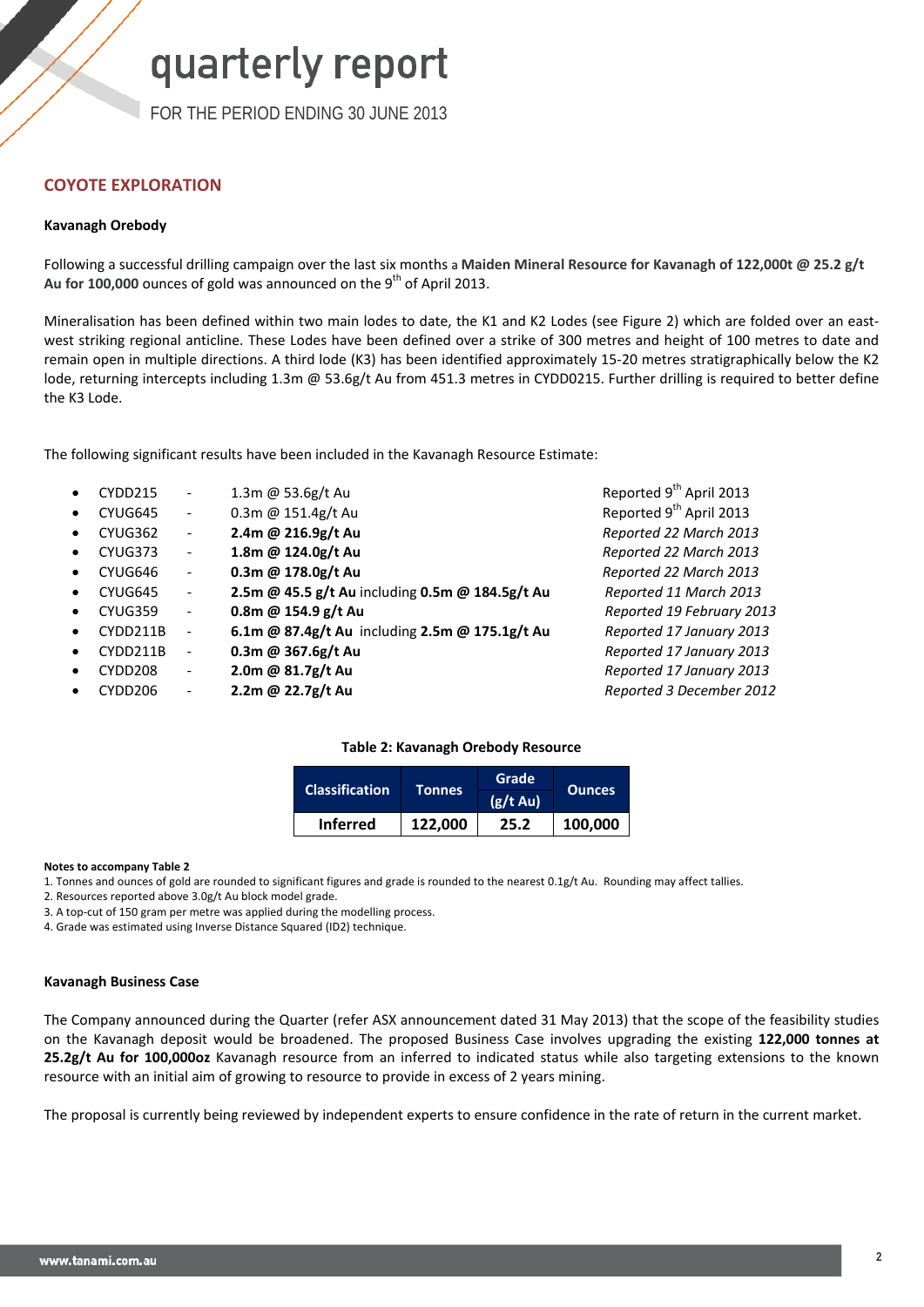FOR THE PERIOD ENDING 30 JUNE 2013



#### **Figure 2: Coyote Schematic Cross Section**



*Note: K1 and K2 lodes represent the 100,000 inferred Kavanagh Resource (table 2)*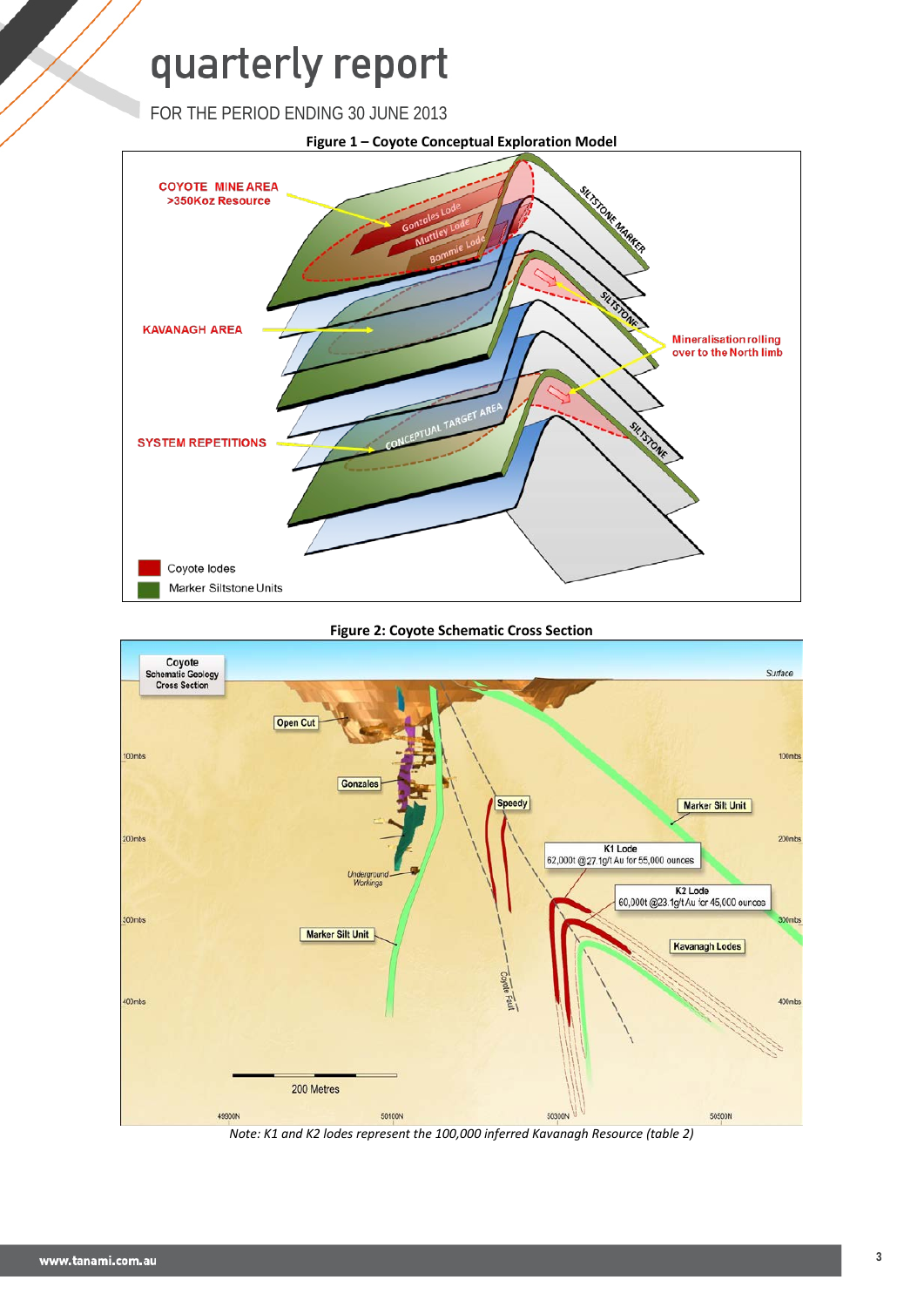FOR THE PERIOD ENDING 30 JUNE 2013

#### **CENTRAL TANAMI PROJECT**

#### **A decision was made during the Quarter to defer the development of the Groundrush/Central Tanami Project.**

The Feasibility Study, now substantially completed, considered several combinations of open pit and underground developments. The combined impact of the lower gold price and higher stripping ratios for the open cut scenarios has meant that the investment case for such scenarios cannot presently be demonstrated with the current resource. However, recent optimisation of the Feasibility Study, based on an all underground mine development, indicates potential for future development subject to a number of criteria. The key criterion is to achieve an increase in the Mineral Resource base in several areas within the contemplated mine development envelope. The Mineral Resources are currently of insufficient certainty to be included in the Feasibility Studies.

The Company is in the course of preparing a revised study charter which will quantify economic benefits associated with this activity and developing a drilling proposal to expand both the Mineral Resource and Reserve base at the Groundrush deposit.

The Board continues to regard the Groundrush/Central Tanami as highly prospective and as its flagship asset.

#### **REGIONAL EXPLORATION**

Due to the Coyote Operations being placed on Care and Maintenance in April 2013 a review of the scheduled exploration spend for the remainder of 2013 was conducted with the aim of keeping the ongoing spend to a minimum whilst ensuring all tenements are kept in good standing. As such, several of the company's regional drill programs have been rescheduled for the  $2^{nd}$  quarter of 2014 while scheduled field mapping and reconnaissance sampling programs were brought forward.

An orientation biogeochemical survey was undertaken over known significant gold mineralisation that is located under transported cover. Results show this method has good potential to increase the effectiveness of surface sampling and reduce drilling costs through better targeting. The positive results seen to date are of significant importance to TGNL as approximately 90% of TGNL tenement holdings have transported cover resulting in reduced effectiveness of soil sampling. As such further biogeochemical orientation sampling programs are planned for the next quarter to validate the depth of cover that this technique will penetrate.

Significant work was conducted over the Western Tanami Tenements during the quarter with reconnaissance programs conducted on E80/1481, E80/1483 and E80/1679, the Bald Hill area on E80/1905, and more remote locations on E80/2133 and E80/3389.

In E80/1483 a program of 400m by 100m soil and lag sampling was completed. This covers an area centred approximately 4km northwest of Coyote Mine site with only sparse historic post-hole drilling and rock chip sampling. West-northwest trending tight folding and a regional structure are interpreted from magnetic images. No assay results have been received.

In E80/1481 a surface sampling program was completed following up historic gold anomalous rock chip samples. Soil, lag and rock chip sampling was undertaken on 200m by 100m grid. There are no significantly anomalous gold or pathfinder results, however low level anomalous gold results are coincident with local west-northwest trending magnetic structures, one of which is also coincident with the historic rock chip results. The interpreted structures extend outside the sampled area.

In E80/2133 reconnaissance 400m by 400m grid soil sampling was completed. This is over the northwest area of the tenement where there is no historic work. No assay results have been received.

At North Bald Hill a soil sampling program is part complete with all sampling so far being on E80/1905. The target of the program is poorly tested parts of the prospective Bald Hill Member unit which hosts the Kookaburra and Sandpiper deposits. Historic sampling is being closed up to 400m by 100m grid with some 200m by 100m near better historical geochemical anomalism. No assay results have been received.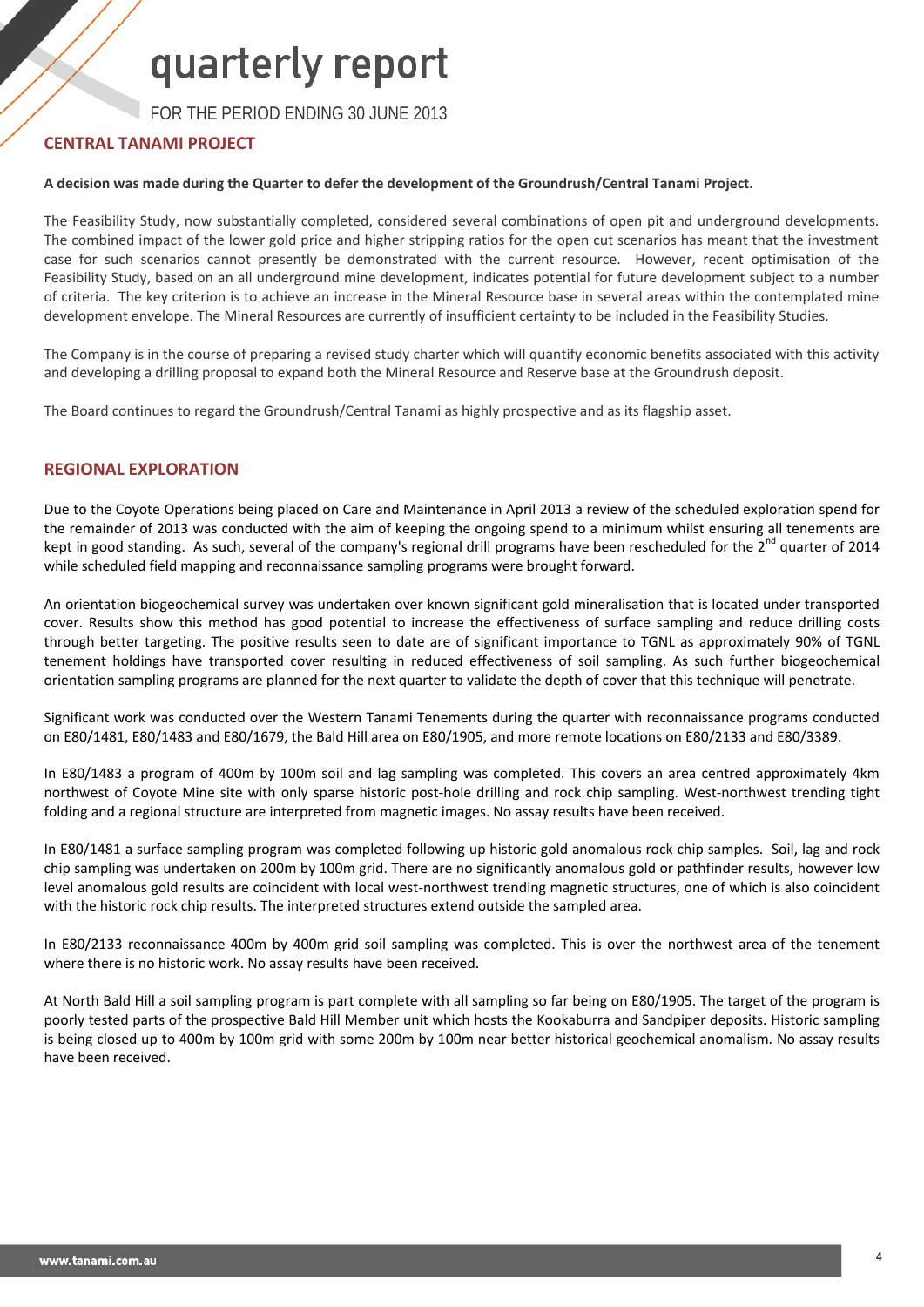FOR THE PERIOD ENDING 30 JUNE 2013

#### **CORPORATE**

#### **Cash and Cash Equivalents**

As at 30 June 2013, the Company had cash and gold in transit of \$2,103,497.

#### **Loan Facility with Sun Hung Kai International Bank (Brunei) Limited**

During the quarter, the Company drew down on its A\$15 million loan facility with Sun Hung Kai International Bank (Brunei) Limited ("SHKIBBL") receiving A\$9 million over 3 drawdowns.

The drawdowns under the Company's loan facility with SHKIBBL during the quarter ended 30 June 2013 were used to assist with funding:

- Care and maintenance costs at both the Coyote Gold Project and the Central Tanami Project;
- Redundancy payments associated with placing the Coyote Gold Project and the Central Tanami Project on care and maintenance; and
- Additional working capital.

The Company's loan facility with SHKIBBL currently has a repayment date of 30 June 2014.

#### **Listed Investments**

The Company retains 78,392,301 shares in ABM Resources NL which at a closing price of 2.4 cents per share (as at 28 June 2013) is valued at A\$1.8 million.

#### **Board Appointments**

During the quarter Mr Martin Pyle joined the board as an Independent Non-Executive Director and later tendered his resignation. Mr Pyle's letter of resignation stated that while he was supportive of the Board's decision to close the Coyote mine in an orderly fashion, he had anticipated before joining the Board that the Company would be looking forward to an expansion of its activities rather than a contraction.

Mr Gerard McMahon was appointed on 23 April 2013 as an Independent Non-Executive Director of the Company and subsequently was elected as Chairman of the Board. Mr McMahon has substantial corporate and regulatory experience.

Mr Arthur Dew who stepped down as Chairman, remains on the Board as a Non-Executive Director.

#### **Acting Chief Executive Officer**

Mr Peter Cordin ceased as Acting Chief Executive Officer on 21 May 2013. The Board has decided to defer any appointment until the strategic direction of the Company is settled. In the meantime, Directors led by the Chairman are taking an active role in the Company's operations.

#### **Strategic Direction**

The Board has committed to a comprehensive review of the Company's policies and procedures, and the broader future directions of the Company.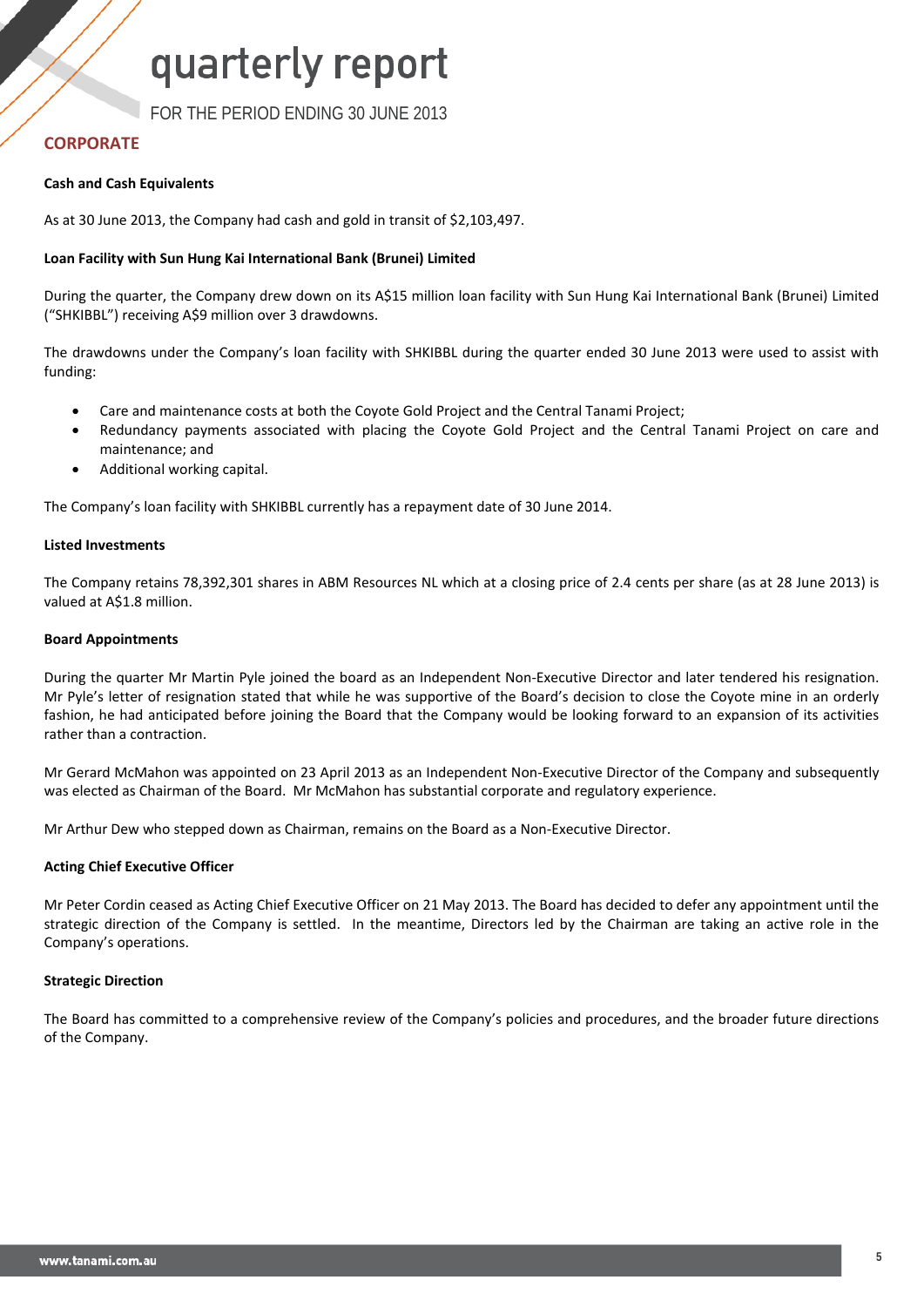FOR THE PERIOD ENDING 30 JUNE 2013

#### **Other Corporate Matters**

The Company is in discussions with several groups who have expressed interest in either investment or joint ventures. No definite proposals have eventuated to date.

The Board's primary concern is to restore and grow shareholder value.

### **Gerard McMahon**

**Chairman**

#### **Table 4: Significant Results from Kavanagh Drilling Program**

| Target   | Hole ID         | Collar<br>Easting | Collar<br>Northing | Collar<br>RL | Collar<br>Dip | Collar<br>Azimuth | Max<br>Depth | <b>Metres</b><br>From | <b>Metres</b><br>To | Interval<br>Width | Grade         | Gram<br>Metre  |
|----------|-----------------|-------------------|--------------------|--------------|---------------|-------------------|--------------|-----------------------|---------------------|-------------------|---------------|----------------|
| Kavanagh | CYUG356         | 482127            | 7799758            | 3099         | $-39$         | 13                | 231          | 166.1                 | 167.4               | 1.3               | 38.4          | 50             |
|          |                 |                   |                    |              |               |                   |              | 297.4                 | 298.1               | 0.7               | 21.2          | 15             |
|          |                 |                   |                    |              |               |                   |              | 377.9                 | 380.1               | 2.2               | 22.7          | 49             |
|          |                 |                   |                    |              |               |                   |              | 403                   | 407.2               | 4.2               | 9.8           | 41             |
|          |                 |                   |                    |              |               |                   |              | Inc 405.7             | 407.2               | 1.5               | 23.7          | 36             |
| Kavanagh | CYDD206         | 482601            | 7799667            | 3392         | $-50.5$       | 360               | 475          | 411                   | 413                 | $\overline{2}$    | 5.6           | 11             |
|          |                 |                   |                    |              |               |                   |              | 426                   | 426.3               | 0.3               | 10.9          | 3              |
|          |                 |                   |                    |              |               |                   |              | 438.9                 | 439.9               | $\mathbf{1}$      | 4             | 4              |
|          |                 |                   |                    |              |               |                   |              | 467.3                 | 467.6               | 0.3               | 1.8           | $\mathbf{1}$   |
| Kavanagh | CYDD208         | 482467            | 7799501            | 3392         | $-58$         | 360               | 568          | 516                   | 518                 | $\overline{2}$    | 81.7          | 164            |
|          |                 |                   |                    |              |               |                   |              | 403.3                 | 409.4               | 6.1               | 87.4          | 533            |
|          |                 |                   | 7800017            | 3392         | $-51$         |                   |              | inc 403.3             | 405.8               | 2.5               | 175.1         | 438            |
|          |                 |                   |                    |              |               | 176               |              | inc 406.8             | 409.4               | 2.6               | 36.6          | 95             |
| Kavanagh | CYDD211B        | 482469            |                    |              |               |                   | 538          | 415.3                 | 418.3               | 3                 | 3.9           | 12             |
|          |                 |                   |                    |              |               |                   |              | 423.5                 | 423.8               | 0.3               | 367.6         | 117            |
|          |                 |                   |                    |              |               |                   |              | 443.5                 | 444                 | 0.5               | 16.5          | 8              |
| Kavanagh | CYDD211C        | 482603            | 7800180            | 3411         | $-50$         | 164               | 514          | 415                   | 418                 | 3                 | 15.4          | 46             |
|          | CYUG359         | 482363            |                    |              |               | 43.5              |              | 217.6                 | 218.6               | $\mathbf{1}$      | 33.1          | 33             |
| Kavanagh |                 |                   | 7799751            | 3164         | $-22.5$       |                   | 300          | 249.3                 | 252.8               | 3.5               | 6.4           | 22             |
|          |                 |                   |                    |              |               |                   |              | 277.5                 | 278.3               | 0.8               | 154.9         | 124            |
|          |                 |                   |                    |              |               |                   |              | 248.2                 | 248.7               | 0.5               | 27.6          | 14             |
| Kavanagh | CYUG1016        | 482392            | 7799738            | 3263         | $-57$         | 45                | 378          | 263.5                 | 268.3               | 4.8               | 6.8           | $32.6*$        |
|          |                 |                   |                    |              |               |                   |              | 271                   | 271.4               | 0.3               | 178           | 53             |
| Kavanagh | <b>CYUG0646</b> | 482358            | 7799577            | 212          | $-45$         | 25.5              | 323.9        | 275                   | 275.5               | 0.5               | 33.6          | 17             |
| Kavanagh | CYUG373         | 482299            | 7799552            | 166          | $-30$         | 16                | 239          | 197.9                 | 199.7               | 1.8               | 124           | 223            |
| Kavanagh | CYUG362         | 482258            | 7799572            | 263          | $-52$         | 3                 | 321          | 208<br>247            | 208.5<br>249.5      | 0.5<br>2.4        | 26.5<br>216.9 | 13<br>521      |
|          |                 |                   |                    |              |               |                   |              | 244                   | 248.2               | 2.5               | 45.5          | 114            |
| Kavanagh | <b>CYUG0645</b> | 482492            | 7799743            | 3212         | $-40$         | 25                | 300          | inc 244               | 244.5               | 0.5               | 184.5         | 92             |
|          |                 |                   |                    |              |               |                   |              | 233.3                 | 233.6               | 0.3               | 151.4         | 45             |
| Kavanagh | CYDD214         | 75040             | 50567              | 3413         | $-54$         | 183               | 502          | 433.5                 | 434.1               | 0.69              | 28.5          | 20             |
|          |                 |                   |                    |              |               |                   |              | 424                   | 424.4               | 0.4               | 17.1          | $\overline{7}$ |
| Kavanagh | CYDD215         | 74929             | 50567              | 3412         | $-56$         | 168               | 520          | 451.1                 | 452.4               | 1.3               | 53.6          | 70             |

#### **Notes to accompany Table 4**

1. Collar Northing, Easting and Azimuth are all in MGA Grid coordinates. Collar RL is relative to AHD. Collar coordinates may vary upon final survey.

2. Analyses by 50g fire assay with AAS finish of half diamond core samples.

3. No cutting of grades has been applied. Assays are rounded to nearest 0.1g/t.

4. Significant intersections are greater than  $1.0$ g/t with maximum 2 metres internal dilution.<br>5. Intervals are all down hole length.

Intervals are all down hole length.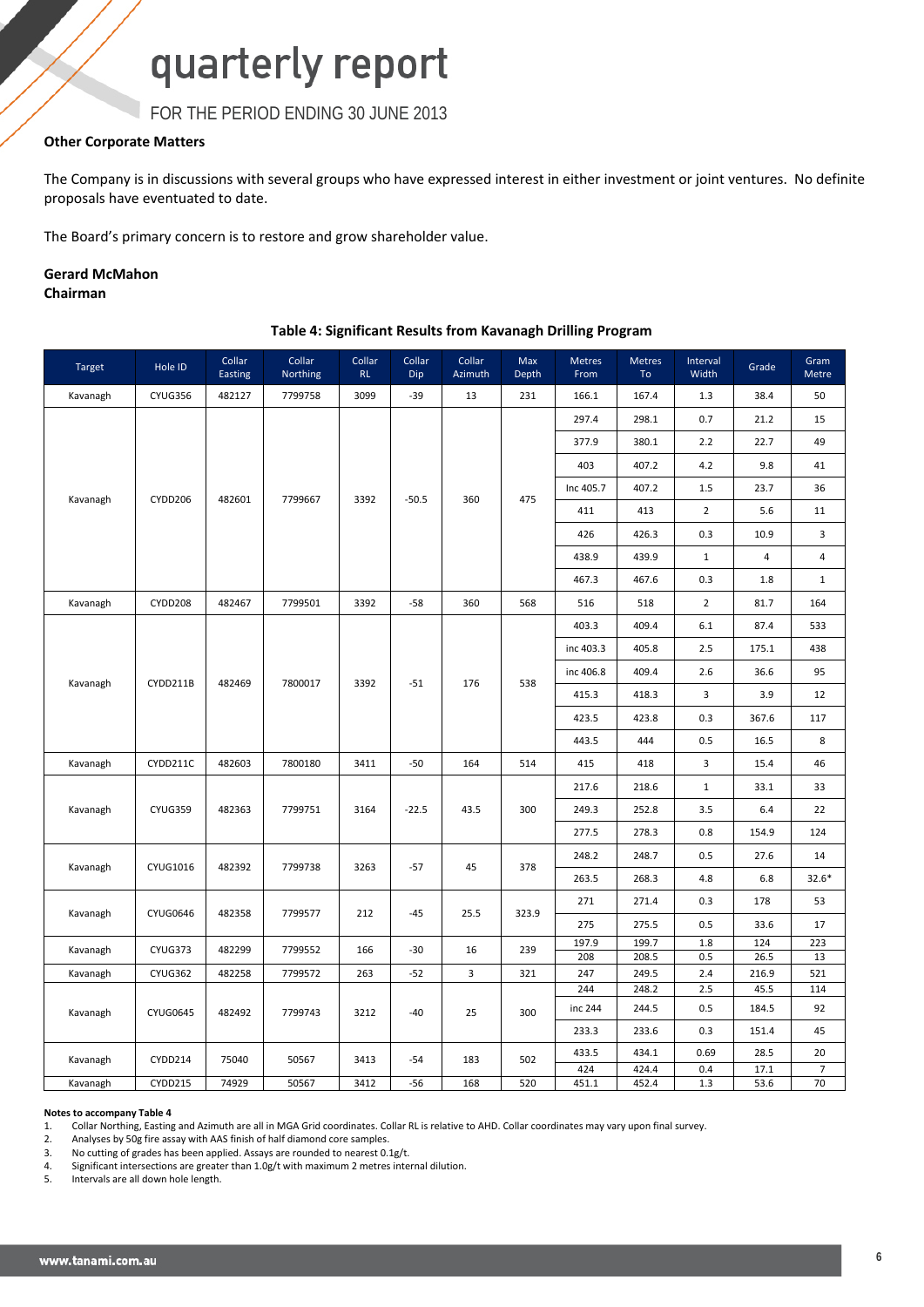FOR THE PERIOD ENDING 30 JUNE 2013

#### *Competent Person*

The information in this report that relates to Geological Data and Exploration Results is based on information compiled by Mr Michael Thomson, a full time employee and Principal Geologist of Tanami Gold NL. Mr Thomson is a member of the Australasian Institute of Mining and Metallurgy. Mr Thomson has sufficient experience which is relevant to the style of mineralisation and type of deposit under consideration to qualify as a Competent Person as defined in the December 2004 edition of the Australasian Code for Reporting of Exploration Results, Mineral Resources and Ore Reserves (JORC Code). Mr Thomson consents to the inclusion in this report of the matters based on their information in the form and context in which they appear.

This announcement contains certain statements which constitute "forward looking statements". Such statements are only predictions and are subject to inherent risks and uncertainties which could cause actual values, results, performance achievements to differ materially from those expressed, implied or projected in any forward-looking statement. No representation or warranty, expressed or implied, is made by Tanami Gold NL that material contained in this announcement will be achieved or proved correct.



#### **Figure 3: Project Location Plan**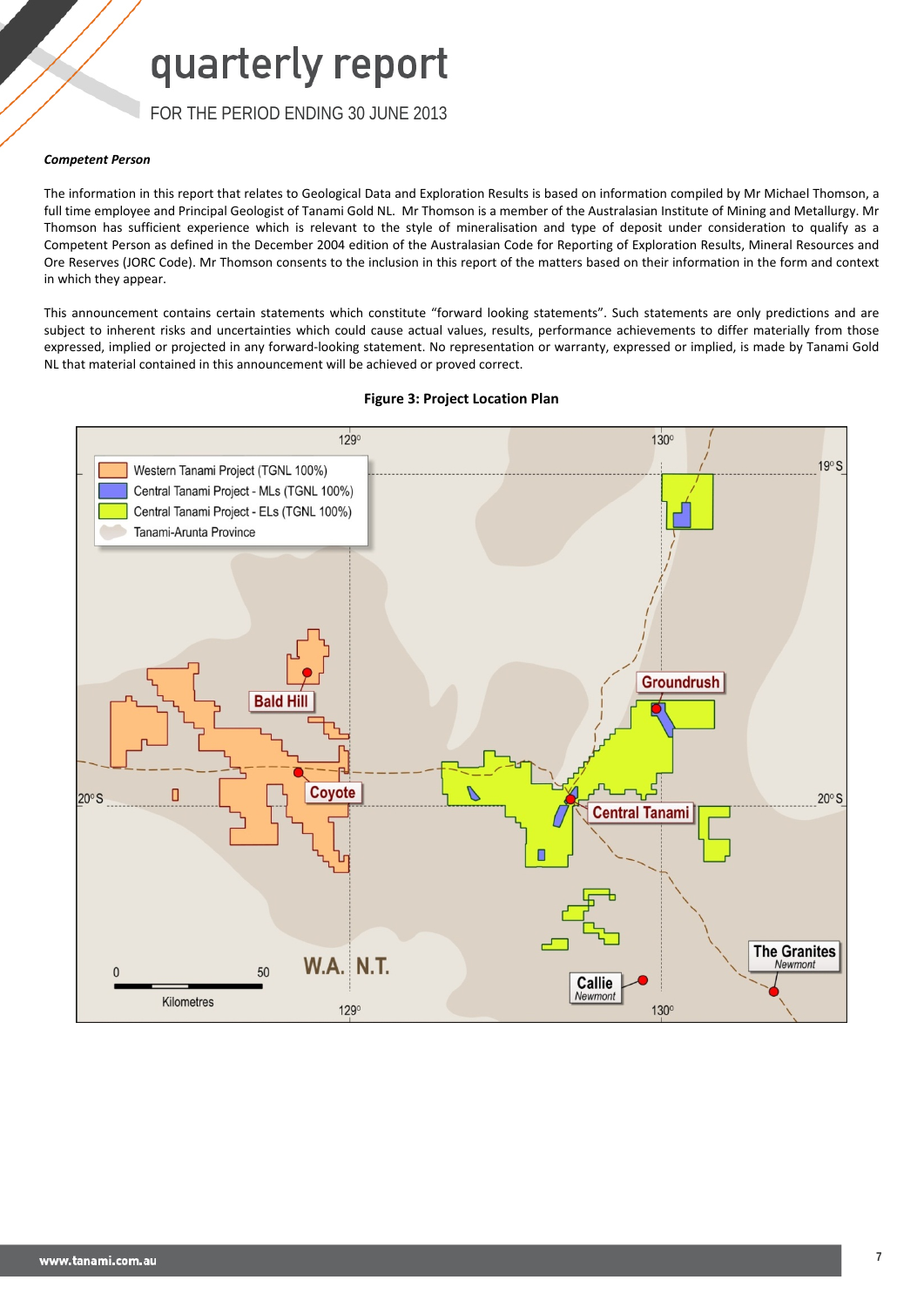FOR THE PERIOD ENDING 30 JUNE 2013

#### **Mineral Resources**

#### **Table 7: Tanami Gold NL Mineral Resources as at 31 March 2013**

| <b>Resource Category</b> |                        |                   |                        |                        |                        |                        |                 |                   |                        |                        |                 |                        |
|--------------------------|------------------------|-------------------|------------------------|------------------------|------------------------|------------------------|-----------------|-------------------|------------------------|------------------------|-----------------|------------------------|
| Project                  |                        | <b>Measured</b>   |                        |                        | <b>Indicated</b>       |                        |                 | <b>Inferred</b>   |                        |                        | <b>Total</b>    |                        |
|                          | <b>Tonnes</b><br>(000) | Grade<br>$g/t$ Au | <b>Qunces</b><br>(000) | <b>Tonnes</b><br>(000) | <b>Grade</b><br>g/t Au | <b>Ounces</b><br>(000) | Tonnes<br>(000) | Grade<br>$g/t$ Au | <b>Ounces</b><br>(000) | <b>Tonnes</b><br>(000) | Grade<br>g/t Au | <b>Ounces</b><br>(000) |
| <b>WTP</b>               | 482                    | 2.8               | 44                     | 1,071                  | 5.7                    | 197                    | 1,500           | 6.4               | 310                    | 3,053                  | 5.6             | 551                    |
| <b>CTP</b>               | 6,730                  | 3.0               | 648                    | 9,491                  | 3.0                    | 954                    | 9,279           | 3.0               | 1,022                  | 25,500                 | 3.0             | 2,625                  |
| <b>Sub Total</b>         | 7,212                  | 3.0               | 692                    | 10,562                 | 3.4                    | 1,151                  | 10,779          | 3.8               | 1,332                  | 28,553                 | 3.5             | 3,176                  |
| <b>CTP</b><br>Stockpile  | 1,700                  | 0.9               | 48                     |                        |                        |                        |                 |                   |                        | 1,700                  | 0.9             | 48                     |
| <b>Total</b>             | 8,912                  | 2.6               | 740                    | 10,562                 | 3.4                    | 1,151                  | 10,779          | 3.8               | 1,332                  | 30,253                 | 3.3             | 3,224                  |

#### **Notes to accompany Table 7**

1. WTP is Western Tanami Prospect and CTP is Central Tanami Project.

2. Resource estimations completed using Mine Map, Vulcan, Surpac, Datamine and Micromine software packages comprising a combination of ellipsoidal inverse distance and ordinary kriging grade interpolation methods.

3. Grade estimation was constrained to material within >0.7g/t Au mineralisation outlines.

4. Variable gold assay top cuts were applied based on geostatistical parameters and historical production reconciliation.

5. Resources reported above relevant cut-offs based on economic extractions, varying between 0.7g/t Au and 1.0g/t Au block model grade.

6. Stockpile figures from previously reported Otter Gold Mines NL 2001 Mineral Resource estimate less recorded treatment by Newmont Asia Pacific.

7. Tonnes and ounces rounded to the nearest thousand and grade rounded to 0.1g/t Au. Rounding may affect tallies.

8. The information in this report pertaining to Mineral Resources for the Central Tanami Project was compiled by Mr Bill Makar (MAusIMM), Consultant Geologist – Tanami Gold NL, Mr Michael Thomson (MAusIMM), Principal Geologist for Tanami Gold NL, Mr Steven Nicholls (MAIG), former Senior Geologist for Tanami Gold NL, Mrs Claire Hillyard (MAusIMM), Resource Geologist for Tanami Gold NL, Mr Mark Drabble (MAusIMM) – Principal Consultant Geologist, Optiro Pty Ltd and Mr Peter Ball (MAusIMM), Director of Datageo Geological Consultants. Mr Makar, Mr Thomson, Mr Nicholls, Mrs Hillyard, Mr Drabble and Mr Ball have sufficient experience which is relevant to the style of mineralisation and type of deposit under consideration to qualify as Competent Persons as defined in the December 2004 edition of the Australasian Code for Reporting of Exploration Results, Mineral Resources and Ore Reserves (JORC Code). Mr Makar, Mr Thomson, Mr Nicholls, Mrs Hillyard, Mr Drabble and Mr Ball consent to the inclusion in this report of the matters based on their information in the form and context in which it appears.

#### **Table 9: Western Tanami Project Mineral Resources as at 31 March 2013**

|                   | <b>Resource Category</b> |                   |               |                  |                   |               |                 |                 |               |               |                   |               |  |
|-------------------|--------------------------|-------------------|---------------|------------------|-------------------|---------------|-----------------|-----------------|---------------|---------------|-------------------|---------------|--|
| <b>Deposit</b>    | <b>Measured</b>          |                   |               | <b>Indicated</b> |                   |               | <b>Inferred</b> |                 |               | <b>Total</b>  |                   |               |  |
|                   | <b>Tonnes</b>            | Grade<br>$g/t$ Au | <b>Ounces</b> | <b>Tonnes</b>    | Grade<br>$g/t$ Au | <b>Ounces</b> | <b>Tonnes</b>   | Grade<br>g/t Au | <b>Ounces</b> | <b>Tonnes</b> | Grade<br>$g/t$ Au | <b>Ounces</b> |  |
| Coyote            | 25,000                   | 23.6              | 19,000        | 330,000          | 10.9              | 116,000       | 436,000         | 13.6            | 190,000       | 791,000       | 12.8              | 325,000       |  |
| Sandpiper         | 27.000                   | 3.3               | 3,000         | 455.000          | 4.1               | 59,000        | 635,000         | 4.4             | 90.000        | 1,117,000     | 4.2               | 152,000       |  |
| Kookaburra        | 55,000                   | 2.6               | 5,000         | 286,000          | 2.4               | 22,000        | 353,000         | 2.1             | 24,000        | 694,000       | 2.3               | 51,000        |  |
| <b>Pebbles</b>    |                          |                   |               |                  |                   |               | 76,000          | 2.5             | 6,000         | 76,000        | 2.5               | 6,000         |  |
| <b>Stockpiles</b> | 375,000                  | 1.4               | 17,000        |                  |                   |               |                 |                 |               | 375,000       | 1.4               | 17,000        |  |
| <b>Total</b>      | 482,000                  | 2.84              | 44,000        | 1,071,000        | 5.72              | 197,000       | 1,500,000       | 6.43            | 310,000       | 3,053,000     | 5.61              | 551,000       |  |

#### **Notes to accompany Table 9:**

1. The Western Tanami Project Resource estimations were completed using Micromine, Surpac and Datamine software, comprising inverse distance grade interpolation within block models constrained by 3D wireframed geological boundaries. The wireframes defining the mineralisation were based on structural, assay and lithological information.

2. Various top cuts have been applied to the drill hole samples based on lode domain analysis. Where top cuts were applied they ranged from 35g/t for Sandpiper, a range of 100- 250g/t for Coyote and 150gram metres for Kavanagh.

3. The Mineral Resource Estimate is reported at a 2.0g/t Au lower cut-off for Coyote, a 3.0g/t Au Cut-off for Kavanagh and 1.0g/t for the remaining Resources.

4. Tonnes and ounces of gold are rounded to significant figures and grade is rounded to the nearest 0.1g/t Au. Rounding may affect tallies. Stockpile ounces rounded to nearest hundred.

5. Resource estimation for the Muttley and Kavanagh lodes was completed by Michael Thomson, full time employee and Principal Geologist of Tanami Gold, the resource estimation of the remaining Coyote and Sandpiper deposits was completed by Mr Steven Nicholls, former Senior Geologist of Tanami Gold NL. The Kookaburra Resource estimation was conducted by Mr Peter Ball, Director of Datageo Geological Consultants. The Pebbles Resource estimate was completed in 2007 by Mr Malcolm Titley of CSA Australia Pty Ltd.

6. Mr Thomson, Mr Nicholls (MAIG), Mr Ball (MAusIMM) and Mr Titley (MAusIMM, MAIG) qualify as Competent Persons as defined by the December 2004 edition of the Australasian Code for Reporting of Exploration Results, Mineral Resources and Ore Reserves (JORC Code) and consent to the inclusion in this report of the matters based on their information in the form and context in which it appears.

7. The resource presented in this table has not been depleted by 7,675 ounces mined between January 2013 and June 2013 from the Coyote Mine.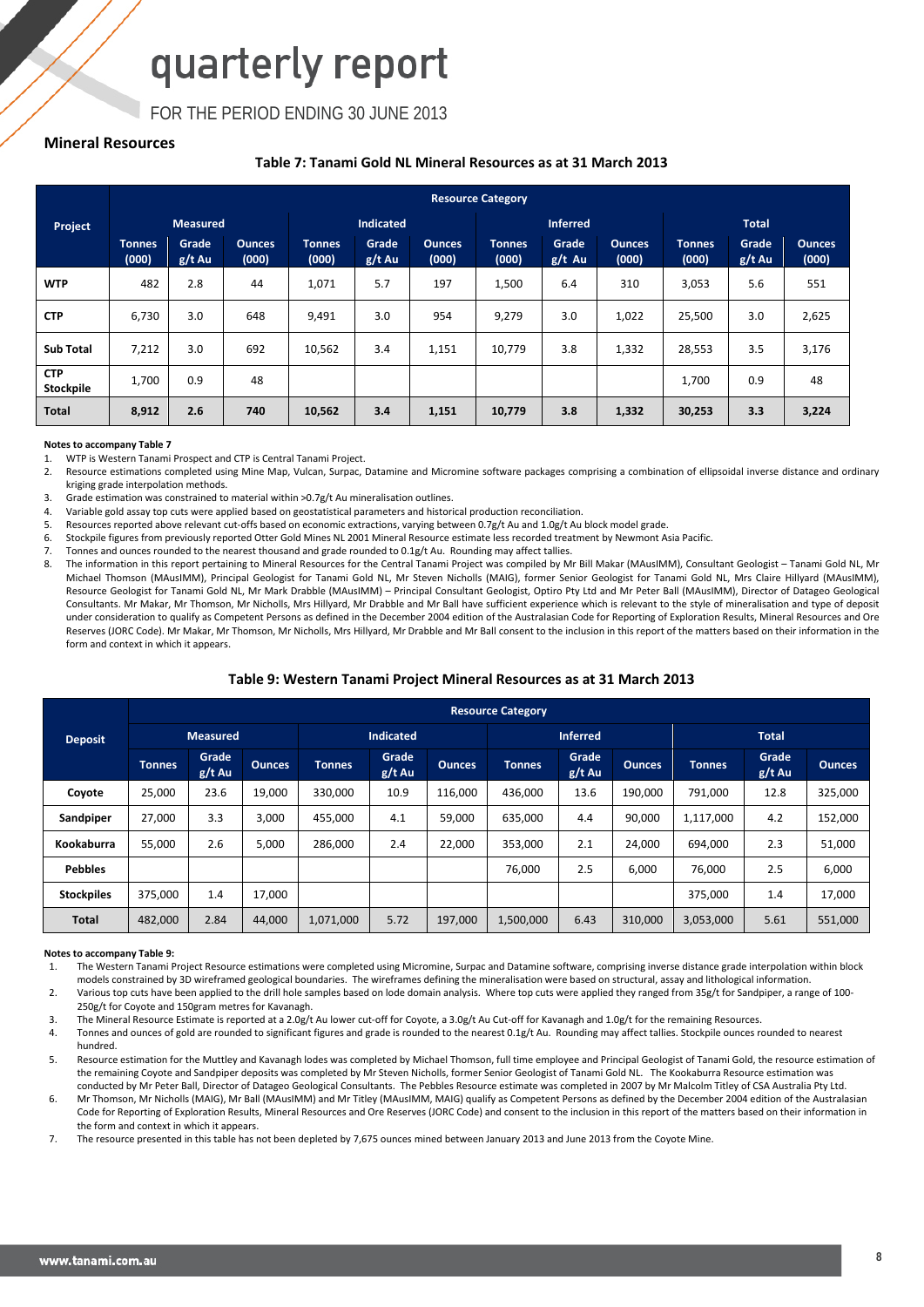*Rule 5.3*

## **Appendix 5B Mining exploration entity quarterly report**

Introduced 01/07/96 Origin Appendix 8 Amended 01/07/97, 01/07/98, 30/09/01, 01/06/10, 17/12/10

Name of entity

#### **TANAMI GOLD NL**

ABN

51 000 617 176 30 June 2013

Quarter ended ("current quarter")

Current quarter

Year to date

## **Consolidated statement of cash flows**

|      | Cash flows related to operating activities               | \$A'000  | $(12$ months)     |
|------|----------------------------------------------------------|----------|-------------------|
| 1.1  | Receipts from product sales and related debtors          | 7,904    | \$A'000<br>52,456 |
|      |                                                          |          |                   |
| 1.2  | (a) exploration $&$ evaluation<br>Payments for           | (1,827)  | (21,071)          |
|      | (b) development                                          | (3,279)  | (17, 171)         |
|      | (c) production                                           | (9, 115) | (46, 694)         |
|      | (d) administration                                       | (3,523)  | (6,899)           |
| 1.3  | Dividends received                                       |          |                   |
| 1.4  | Interest and other items of a similar nature<br>received | 42       | 202               |
| 1.5  | Interest and other costs of finance paid                 | (29)     | (1, 877)          |
| 1.6  | Income taxes paid                                        |          |                   |
| 1.7  | Other – withholding tax paid                             | (38)     | (195)             |
|      | <b>Net Operating Cash Flows</b>                          | (9, 865) | (41, 249)         |
|      |                                                          |          |                   |
|      | Cash flows related to investing activities               |          |                   |
| 1.8  | Payment for purchases of: (a) prospects                  |          |                   |
|      | (b) equity investments                                   |          |                   |
|      | (c) other fixed assets                                   | (98)     | (3,407)           |
| 1.9  | Proceeds from sale of:<br>(a) prospects                  |          |                   |
|      | (b) equity investments                                   |          | 4,425             |
|      | (c)other fixed assets                                    |          |                   |
| 1.10 | Loans to other entities                                  |          |                   |
| 1.11 | Loans repaid by other entities                           |          |                   |
| 1.12 | Other – payment for security bond                        |          | (130)             |
|      | Other – refund of security bond                          | 177      | 177               |
|      | Net investing cash flows                                 | 79       | 1,065             |
| 1.13 | Total operating and investing cash flows                 |          |                   |
|      | (carried forward)                                        | (9,786)  | (40, 184)         |

<sup>+</sup> See chapter 19 for defined terms.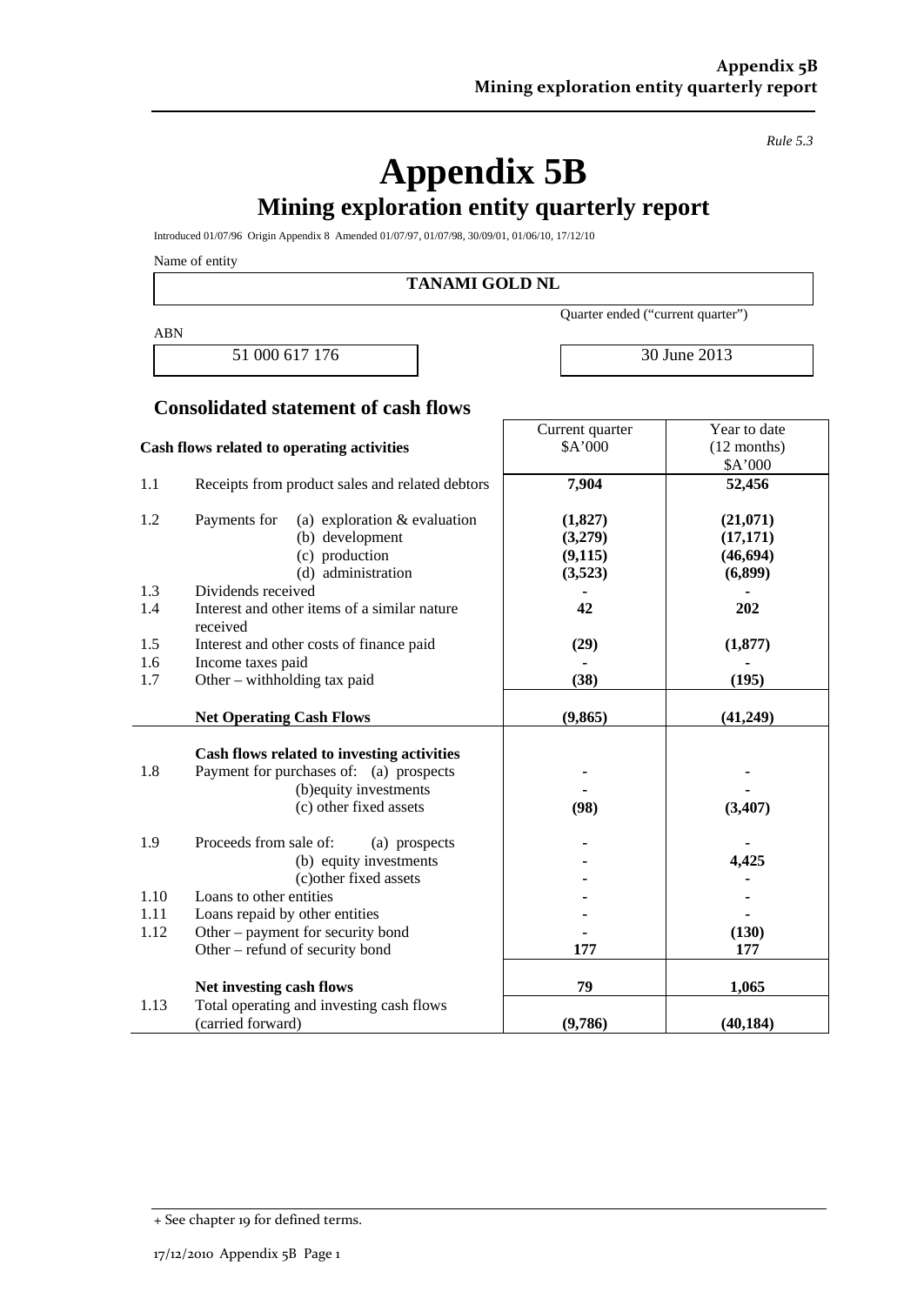### **Appendix 5B Mining exploration entity quarterly report**

| 1.13 | Total operating and investing cash flows      |          |           |
|------|-----------------------------------------------|----------|-----------|
|      | (brought forward)                             | (9,786)  | (40, 184) |
|      |                                               |          |           |
|      | Cash flows related to financing activities    |          |           |
| 1.14 | Proceeds from issues of shares, options, etc. | 31       | 62,316    |
| 1.15 | Proceeds from sale of forfeited shares        |          |           |
| 1.16 | Proceeds from borrowings                      | 9,000    | 39,460    |
| 1.17 | Repayment of borrowings                       | (6,579)  | (58, 134) |
| 1.18 | Dividends paid                                |          |           |
| 1.19 | Other – Borrowing costs                       | (118)    | (4, 648)  |
|      |                                               |          |           |
|      | Net financing cash flows                      | 2,334    | 38,994    |
|      | Net increase (decrease) in cash held          | (7, 452) | (1,190)   |
| 1.20 | Cash at beginning of quarter/year to date     | 9,076    | 2,814     |
| 1.21 | Exchange rate adjustments to item 1.20        |          |           |
| 1.22 | Cash at end of quarter                        | 1,624    | 1,624     |

### **Payments to directors of the entity and associates of the directors Payments to related entities of the entity and associates of the related entities**

| 1.23<br>Aggregate amount of payments to the parties included in item 1.2 |      |
|--------------------------------------------------------------------------|------|
|                                                                          | (78) |
| 1.24<br>Aggregate amount of loans to the parties included in item 1.10   |      |

1.25 Explanation necessary for an understanding of the transactions

**N/A**

### **Non-cash financing and investing activities**

2.1 Details of financing and investing transactions which have had a material effect on consolidated assets and liabilities but did not involve cash flows

**N/A**

2.2 Details of outlays made by other entities to establish or increase their share in projects in which the reporting entity has an interest

**N/A**

<sup>+</sup> See chapter 19 for defined terms.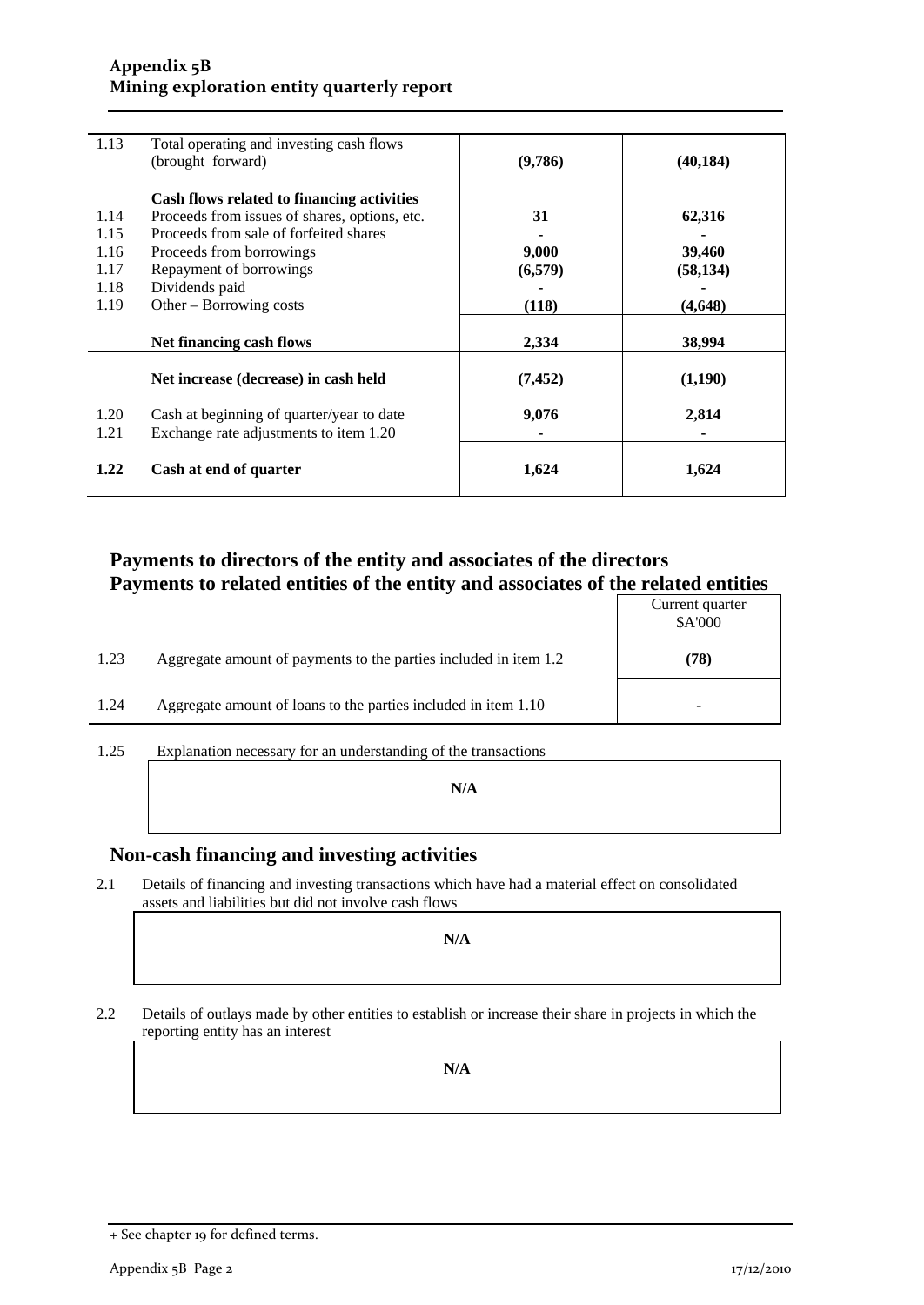٦

 $\mathbf{r}$ 

### **Financing facilities available**

*Add notes as necessary for an understanding of the position.*

|     |                             | Amount available<br>\$A'000 | Amount used<br>\$A'000 |
|-----|-----------------------------|-----------------------------|------------------------|
| 3.1 | Loan facilities             | 15,000                      | 9.000                  |
| 3.2 | Credit standby arrangements | $\blacksquare$              |                        |

## **Estimated cash outflows for next quarter**

|     | -                          | \$A'000 |
|-----|----------------------------|---------|
| 4.1 | Exploration and evaluation | 1,066   |
| 4.2 | Development                | 191     |
| 4.3 | Production                 | 1,782   |
| 4.4 | Administration             | 712     |
|     | <b>Total</b>               | 3,751   |

## **Reconciliation of cash**

|     | Reconciliation of cash at the end of the quarter (as<br>shown in the consolidated statement of cash flows) to<br>the related items in the accounts is as follows. | Current quarter<br>A'000 | Previous quarter<br>A'000 |
|-----|-------------------------------------------------------------------------------------------------------------------------------------------------------------------|--------------------------|---------------------------|
| 5.1 | Cash on hand and at bank                                                                                                                                          | 1,624                    | 9,076                     |
| 5.2 | Deposits at call                                                                                                                                                  |                          |                           |
| 5.3 | Bank overdraft                                                                                                                                                    |                          |                           |
| 5.4 | Other (provide details)                                                                                                                                           |                          |                           |
|     | <b>Total: cash at end of quarter</b> (item 1.22)                                                                                                                  | 1.624                    | 9,076                     |

<sup>+</sup> See chapter 19 for defined terms.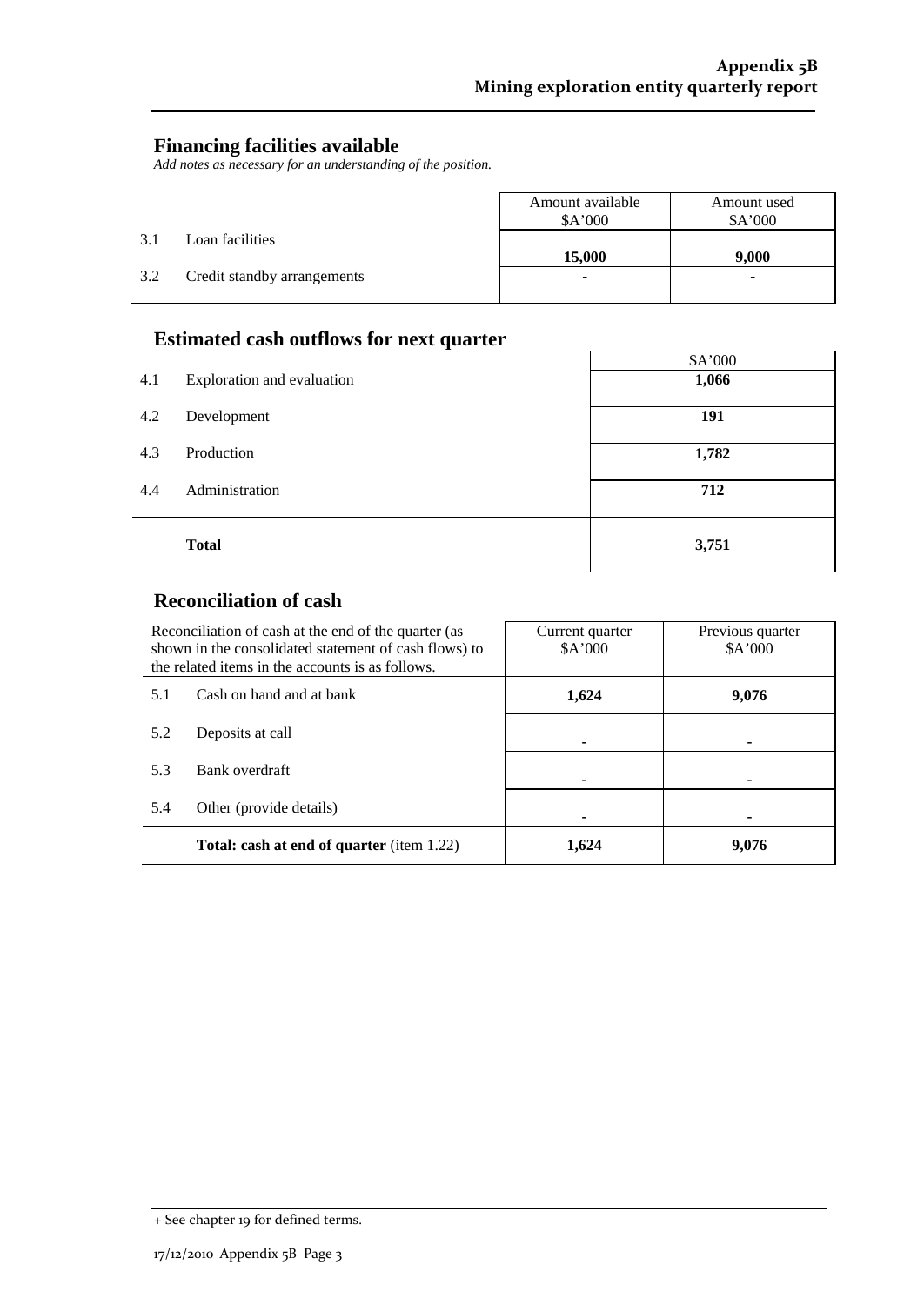## **Changes in interests in mining tenements**

| reference<br>end of<br>(note (2))<br>at<br>beginnin<br>quarter<br>g of<br>quarter<br>Reduction in area by<br>6.1<br>Interests in mining<br>tenements relinquished,<br>Compulsory/Voluntary<br>reduced or lapsed<br><b>Partial Surrender</b><br>Nil<br><b>Outright Surrender</b><br>Nil<br><b>Expiry (Amalgamation)</b> | Interest at |
|------------------------------------------------------------------------------------------------------------------------------------------------------------------------------------------------------------------------------------------------------------------------------------------------------------------------|-------------|
|                                                                                                                                                                                                                                                                                                                        |             |
|                                                                                                                                                                                                                                                                                                                        |             |
|                                                                                                                                                                                                                                                                                                                        |             |
|                                                                                                                                                                                                                                                                                                                        |             |
|                                                                                                                                                                                                                                                                                                                        |             |
|                                                                                                                                                                                                                                                                                                                        |             |
|                                                                                                                                                                                                                                                                                                                        |             |
|                                                                                                                                                                                                                                                                                                                        |             |
|                                                                                                                                                                                                                                                                                                                        |             |
|                                                                                                                                                                                                                                                                                                                        |             |
| <b>NIL</b><br>P8o/1675<br>$100\%$<br>22.79 ha                                                                                                                                                                                                                                                                          |             |
| 100%<br>$\text{NIL}$<br>P8o/1676<br>47.69 ha                                                                                                                                                                                                                                                                           |             |
| P8o/1692<br>100%<br><b>NIL</b><br>96.91 ha                                                                                                                                                                                                                                                                             |             |
| $100\%$<br><b>NIL</b><br>P8o/1693<br>22.65 ha                                                                                                                                                                                                                                                                          |             |
| <b>Withdrawal</b>                                                                                                                                                                                                                                                                                                      |             |
| Nil                                                                                                                                                                                                                                                                                                                    |             |
| <b>Sale</b>                                                                                                                                                                                                                                                                                                            |             |
| Nil                                                                                                                                                                                                                                                                                                                    |             |
| 6.2<br>Interests in mining<br>tenements acquired or<br><b>Application for</b><br>increased<br><b>Exploration Licence</b>                                                                                                                                                                                               |             |
| Nil                                                                                                                                                                                                                                                                                                                    |             |
| Purchase                                                                                                                                                                                                                                                                                                               |             |
| Nil                                                                                                                                                                                                                                                                                                                    |             |

<sup>+</sup> See chapter 19 for defined terms.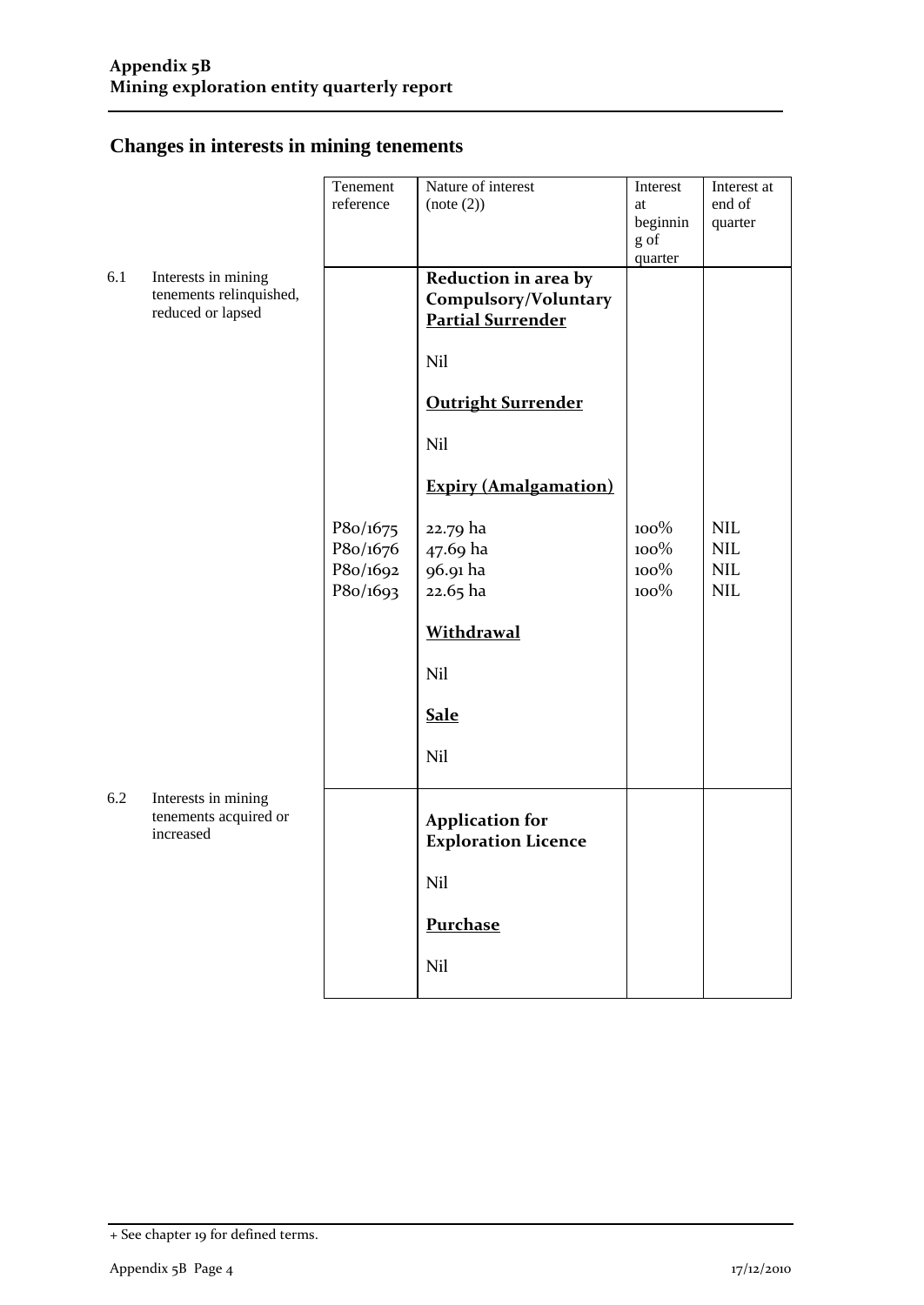### **Issued and quoted securities at end of current quarter**

*Description includes rate of interest and any redemption or conversion rights together with prices and dates.*

|      |                           | Total number         | Number quoted            | Issue price per<br>security (see note<br>$3)$ (cents) | Amount paid up per<br>security (see note 3)<br>(cents) |
|------|---------------------------|----------------------|--------------------------|-------------------------------------------------------|--------------------------------------------------------|
| 7.1  | Preference                |                      |                          |                                                       |                                                        |
|      | <sup>+</sup> securities   |                      |                          |                                                       |                                                        |
| 7.2  | Changes during            |                      |                          |                                                       |                                                        |
|      | quarter                   |                      |                          |                                                       |                                                        |
|      | (a) Increases             |                      |                          |                                                       |                                                        |
|      | through issues            |                      |                          |                                                       |                                                        |
|      | (b) Decreases             |                      |                          |                                                       |                                                        |
|      | through returns           |                      |                          |                                                       |                                                        |
|      | of capital, buy-          |                      |                          |                                                       |                                                        |
|      | backs,                    |                      |                          |                                                       |                                                        |
| 7.3  | redemptions               | 587,548,524          | 587, 548, 524            |                                                       |                                                        |
|      | +Ordinary<br>securities   |                      |                          |                                                       |                                                        |
|      |                           |                      |                          |                                                       |                                                        |
| 7.4  | Changes during            |                      |                          |                                                       |                                                        |
|      | quarter                   |                      |                          |                                                       |                                                        |
|      | (a) Increases             |                      |                          |                                                       |                                                        |
|      | through issues            |                      |                          |                                                       |                                                        |
|      | (b) Decreases             |                      |                          |                                                       |                                                        |
|      | through returns           |                      |                          |                                                       |                                                        |
|      | of capital, buy-          |                      |                          |                                                       |                                                        |
|      | backs                     |                      |                          |                                                       |                                                        |
| 7.5  | +Convertible              |                      |                          |                                                       |                                                        |
| 7.6  | debt securities           |                      |                          |                                                       |                                                        |
|      | Changes during<br>quarter |                      |                          |                                                       |                                                        |
|      | (a) Increases             |                      |                          |                                                       |                                                        |
|      | through issues            |                      |                          |                                                       |                                                        |
|      | (b) Decreases             |                      |                          |                                                       |                                                        |
|      | through                   |                      |                          |                                                       |                                                        |
|      | securities                |                      |                          |                                                       |                                                        |
|      | matured,                  |                      |                          |                                                       |                                                        |
|      | converted                 |                      |                          |                                                       |                                                        |
| 7.7  | <b>Options</b> (descript  |                      |                          | Exercise price                                        | Expiry date                                            |
|      | ion and                   | 300,000              |                          | \$1.34                                                | 22/12/2016                                             |
|      | conversion                | 1,950,000            |                          | \$0.90                                                | 28/03/2017                                             |
|      | factor)                   | 1,512,500<br>500,000 | -                        | \$1.00<br>\$1.10                                      | 28/03/2017<br>28/03/2017                               |
| 7.8  | Issued during             |                      |                          |                                                       |                                                        |
|      | quarter                   |                      |                          |                                                       |                                                        |
| 7.9  | <b>Exercised</b> during   |                      |                          |                                                       |                                                        |
|      | quarter                   |                      |                          |                                                       |                                                        |
| 7.10 | <b>Expired during</b>     | 350,000              | $\overline{\phantom{0}}$ | \$0.90                                                | 30/06/2013                                             |
|      | quarter                   | 787,500              | -                        | \$1.00                                                | 30/06/2013                                             |
| 7.11 | <b>Debentures</b>         |                      |                          |                                                       |                                                        |
|      | (totals only)             |                      |                          |                                                       |                                                        |

<sup>+</sup> See chapter 19 for defined terms.